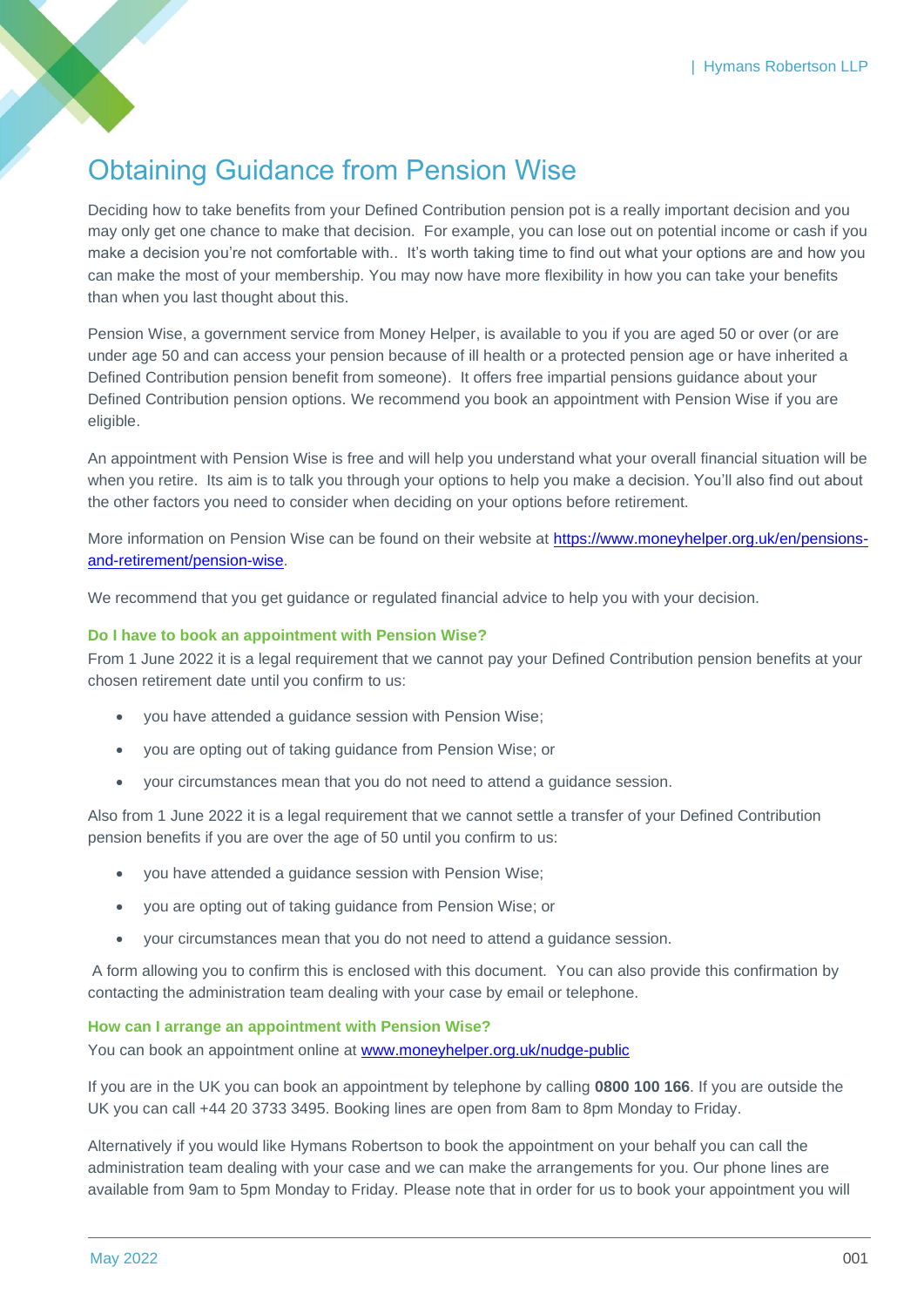need to provide the telephone number that you want Pension Wise to call you on for the appointment, along with an email address or mobile telephone number so that Pension Wise can confirm the details of the appointment to you. You will also need to provide a memorable word that the pension specialist from Pension Wise will quote to you when they call so that you know the call is genuine. Please note that this memorable word should be unique and not a password or memorable word that you have used previously

## **In what circumstances am I not required to consider a guidance session with Pension Wise?**

You do not need to attend a guidance session with Pension Wise if any of the following apply:

- You are under the age of 50 and are not taking benefits due to ill health retirement or a protected pension age and are not inheriting a pension benefit from someone else.
- You have attended a guidance session with Pension Wise in the last 12 months.
- You have received regulated financial advice on what to do with your Defined Contribution pension benefits in the last 12 months.
- You qualify for a Serious Ill Health Lump Sum (this would mean that you have received medical advice that you are expected to live for less than 12 months).
- You are transferring your Defined Contribution pension benefits for a reason other than immediately taking benefits.
- You are transferring your Defined Contribution pension benefits and another scheme has previously referred you to Pension Wise guidance and you have either taken that guidance or formally opted out of that guidance
- You are transferring your Defined Contribution pension benefits to a scheme that is regulated by the Financial Conduct Authority (FCA) and will be required to refer you to Pension Wise guidance before settling your benefits.